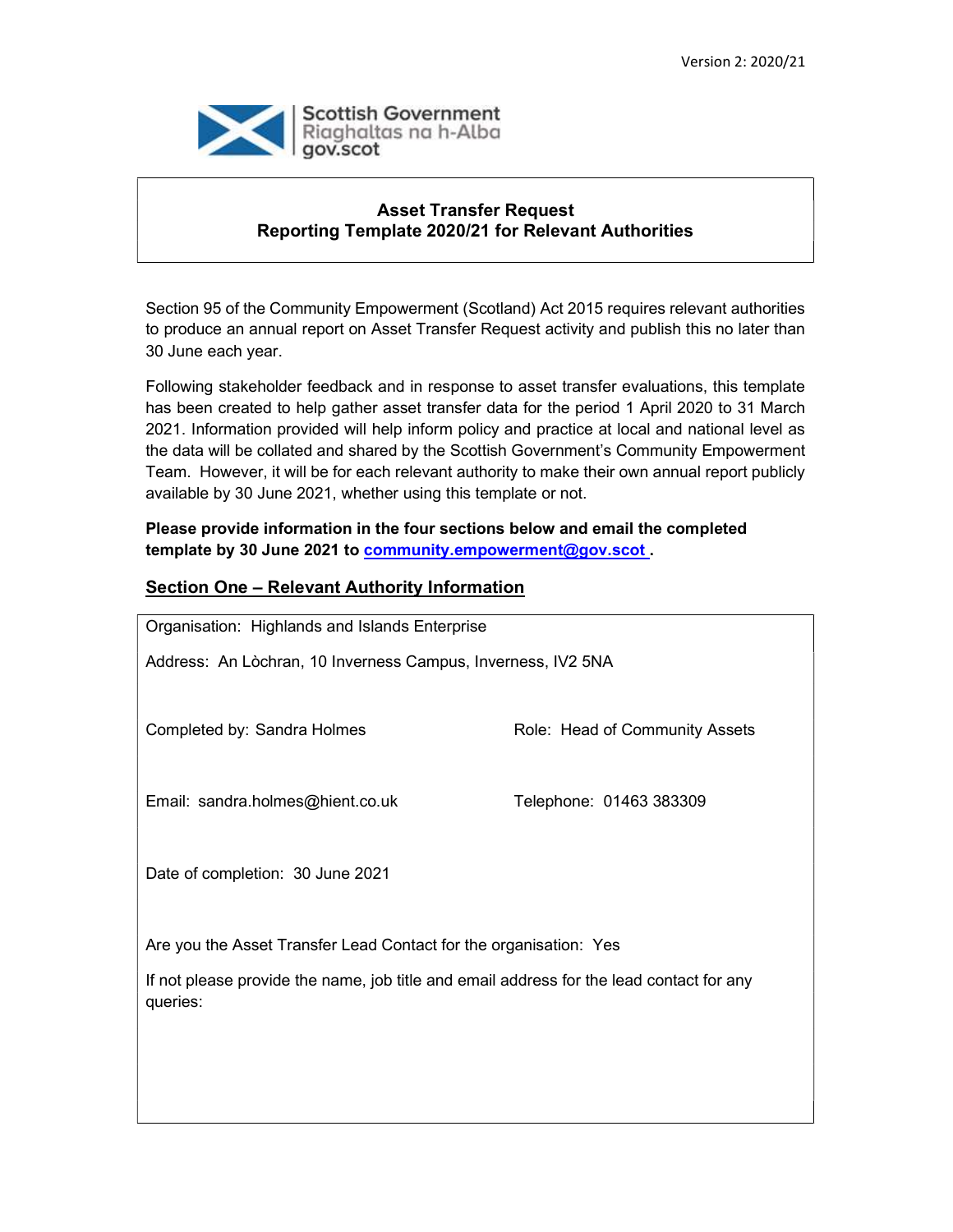# Section 2: Asset Transfer Data in 2020/21

2.1 Please complete the following table for the 2020/21 reporting period :

| Total new    | Total applications  | Number of           | Number of          | Total applications     |
|--------------|---------------------|---------------------|--------------------|------------------------|
| applications | received prior to 1 | successful          | unsuccessful       | (received in any year) |
| received in  | April 2020 which    | applications agreed | applications       | still to be determined |
| 2020/21      | were still to be    | in 2020/21          | refused in 2020/21 | as at 31 March 2021.   |
|              | determined at 1     |                     |                    |                        |
|              | April 2020          |                     |                    |                        |
|              | 0                   | 0                   | 0                  |                        |
|              |                     |                     |                    |                        |
|              |                     |                     |                    |                        |
|              |                     |                     |                    |                        |

2.2 Please provide details of Asset Transfer Requests received which resulted in transfer of ownership, lease, or rights from your relevant authority to a community transfer body in 2020/21:

| Name of Community       | Date        | Date        | Date      | Please provide further details, such  |
|-------------------------|-------------|-------------|-----------|---------------------------------------|
| Transfer Body, or       | request was | decision    | transfer  | as: description of the asset / area   |
| community group that    | accepted    | was agreed  | completed | transferred / amount paid / discount  |
| will take ownership,    |             | to transfer |           | given/ type of ownership / purpose of |
| lease, or management of |             | the asset   |           | the transfer.                         |
| the asset.              |             |             |           |                                       |
| none                    |             |             |           |                                       |
|                         |             |             |           |                                       |
|                         |             |             |           |                                       |
|                         |             |             |           |                                       |
|                         |             |             |           |                                       |
|                         |             |             |           |                                       |
|                         |             |             |           |                                       |

2.3 Please provide details of Asset Transfer Requests that went to a relevant authority appeal (internal) and/or review (Scottish Government) which were concluded in 2020/21:

| Name of Community Transfer<br>Body | Was the Asset<br>Transfer<br>Appeal/Review<br>accepted? (Y/N) | Why was the Appeal/Review accepted/refused?<br>Please provide details of the asset transfer request<br>and reasons for your decision. |
|------------------------------------|---------------------------------------------------------------|---------------------------------------------------------------------------------------------------------------------------------------|
| none                               |                                                               |                                                                                                                                       |
|                                    |                                                               |                                                                                                                                       |
|                                    |                                                               |                                                                                                                                       |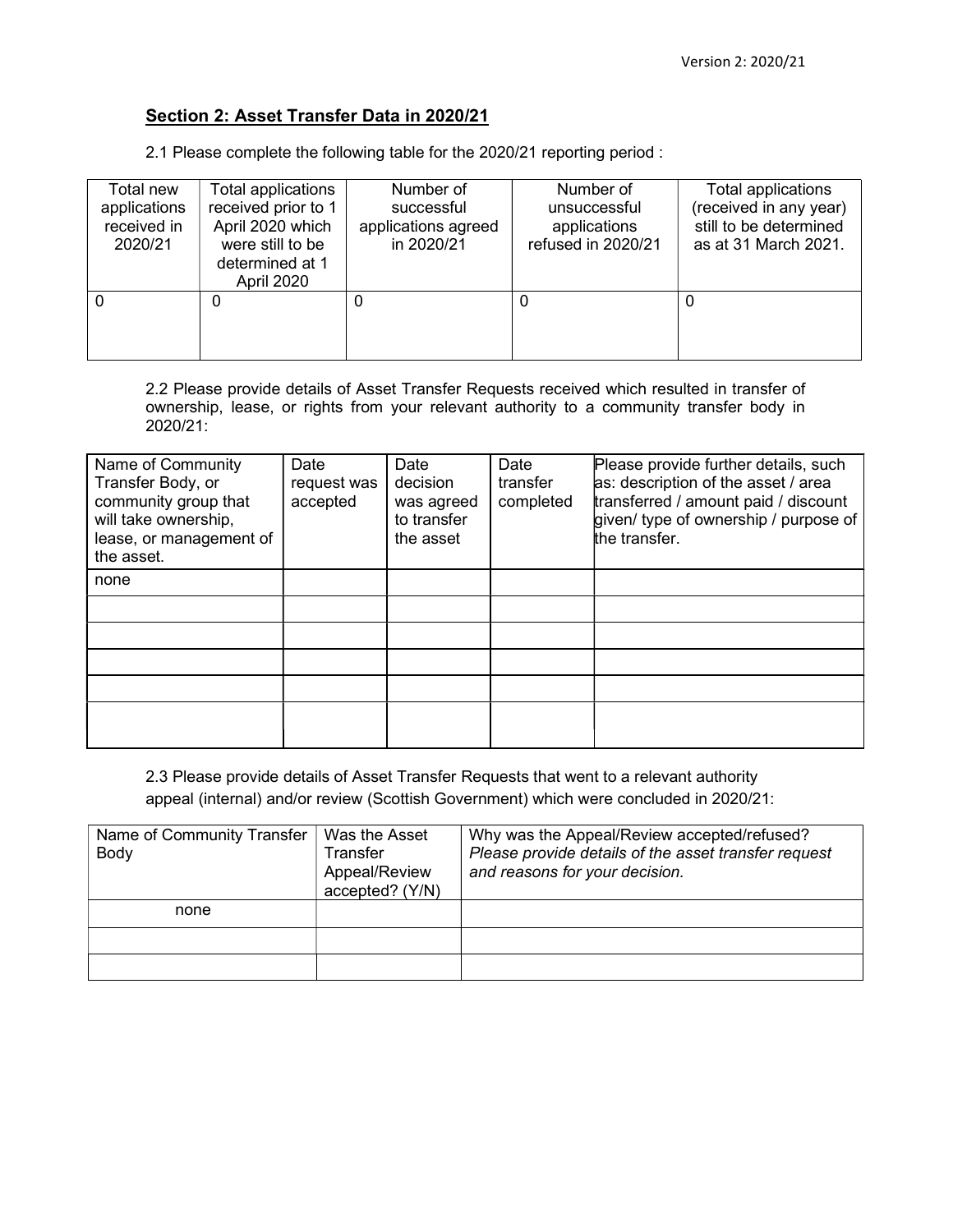2.4 How many assets in total have been transferred to community ownership, lease or management by your organisation since the asset transfer legislation came into force in January 2017?

One (acquisition):

- Transfer of a light industrial unit [Unit 1, Hagdale Industrial Estate, Baltasound, Unst, Shetland, ZE2 9TW] to the Unst Partnership Ltd in December 2018.

2.5 Please provide information on any assets transferred to community ownership *outwith* the Asset Transfer legislative process since January 2017.

Two (acquisitions):

- Transfer of 0.22 ha of undeveloped land at Pier Road, Scarinish, Tiree to Tiree Community Business Limited in February 2021.
- Transfer of 0.45 acres of undeveloped land and an access road to a site for housing development in Colonsay to Colonsay Community Development Company. This land, together with a larger area of land purchased from Colonsay Estate, will enable the development of much needed affordable housing, self-build plots and some business units on the island. The business units will be built on the HIE land. The sale was concluded in April 2021.

2.6 Considering asset transfers that have completed since 2017, what do you consider to be the outcomes (benefits/challenges) for the communities that have taken ownership of the assets? Please give examples if you can.

#### Unst:

The Unst Partnership had leased the premises from HIE prior to the sale. Ownership provides the organisation with security of tenure to sustain and develop the existing second-hand shop and recycling enterprise. The organisation is more sustainable as it no longer pays rent to HIE and now has the ability to develop the building to best meet community needs.

### Tiree:

The small area of land was the remnant of a larger land holding most of which was previously sold by HIE to enable a housing development. HIE's plans for the remainder of the site had not come to fruition so it was surplus to our requirements. Prior to offering it for sale on the open market we consulted with three local community organisations as the community had previously indicated an interest in the site. It was agreed locally that Tiree Community Business Ltd was the preferred purchaser. They wished to purchase the site to create a community garden. The site was somewhat unsightly and located in a prominent position being passed by all the ferry traffic. The community garden provides amenity space and has improved the visual appearance of the area.

### Colonsay:

The lack of affordable housing was significantly impacting the sustainability of the Colonsay community. Access to land is very limited and the Estate only recently became a willing seller. Whilst the housing project was being developed and area of HIE owned land was identified by the community as suitable for business units. This, together the with the housing development (up to 24 units), will significantly benefit the sustainability of this fragile island community.

2.7 Please use this space to provide any further comments relating to the above data:

None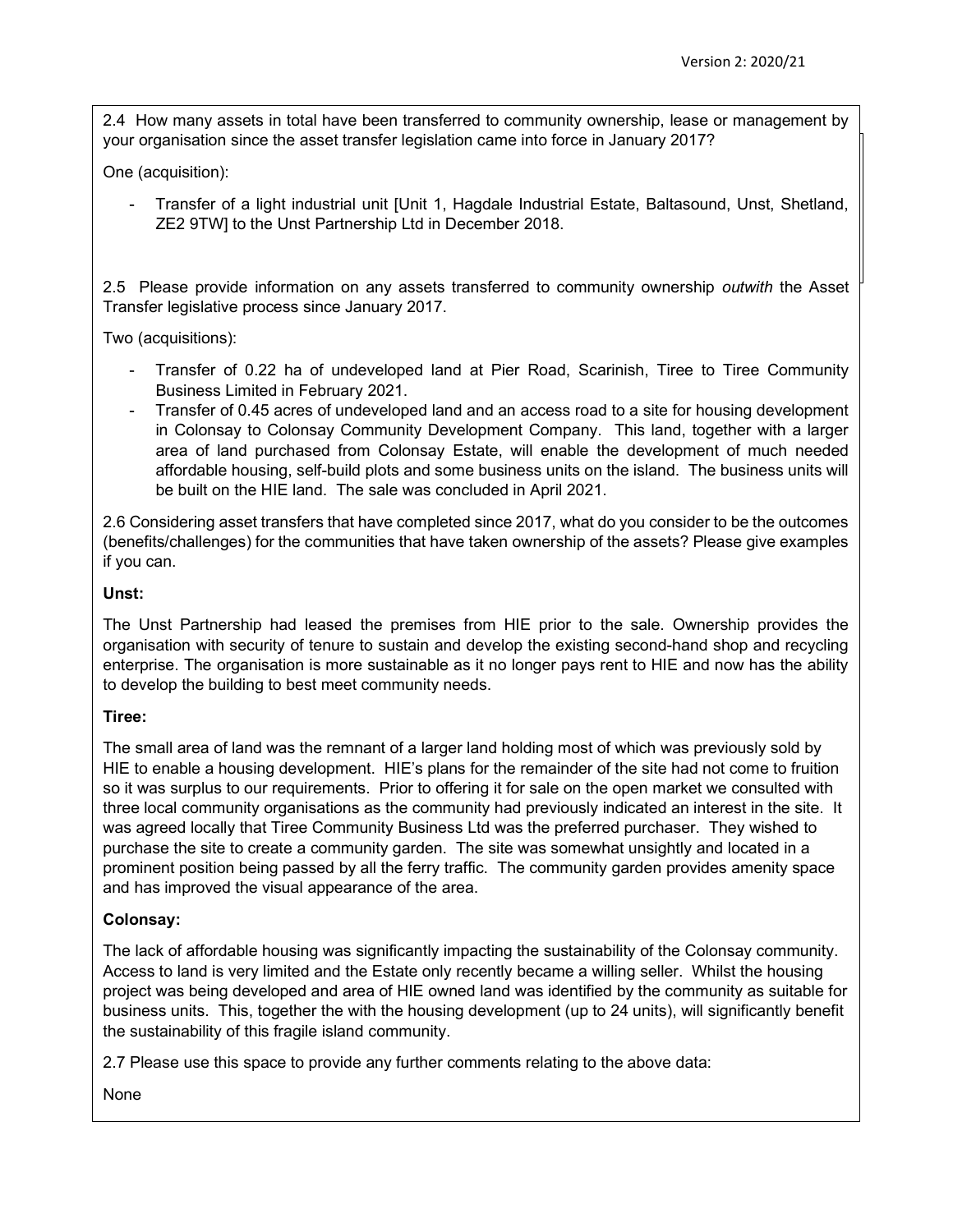### **Section Three - Promotion and Equality**

3.1 Please provide information on any action you have taken to promote the benefits of asset transfer or any support provided for communities to engage with the Asset Transfer Request process during 2020/21.

We have a dedicated Community Assets Team that supports the community ownership of assets. This includes asset transfer as a route to ownership and the purchase of HIE assets. Details of the support available and our Ten Steps to Community Ownership resource can be found here:

https://www.hie.co.uk/support/support-for-community-organisations/community-assets/ten-stepsto-community-ownership/

Details of our asset transfer process and asset register can be found here:

https://www.hie.co.uk/support/browse-all-support-services/community-empowerment-act/

We also promote the support available to communities via the Community Ownership Support Service (COSS).

As was the case with our site in Tiree, we consult with local communities prior to marketing an asset for sale where we consider they may have an interest. We took this approach regarding our plans to market a forest in Orbost, Skye. Dunvegan Community Trust is currently investigating the viability of a community purchase so we will await the outcome of this before considering a future disposal.

3.2 In particular what action has been taken to support disadvantaged communities to engage with the asset transfer process during 2020/21?

We provide a tailored support offering, reflecting the needs and capacity of the community. Initial support is provided by our 'named officer'. Thereafter support is provided by a member of our Community Assets Team. Further support is often provided by our local area team; of which we have eight across our region.

The support includes meetings with, and visits to, the community body, a detailed explanation of the asset transfer process, assistance to set up an eligible community body – or to amend an existing one – guidance and support to develop the project and feedback on a draft asset transfer application.

3.3 Please provide any details of the inclusiveness and involvement of local organisations when determining asset transfer applications.

We have not determined any asset transfer applications in this reporting period.